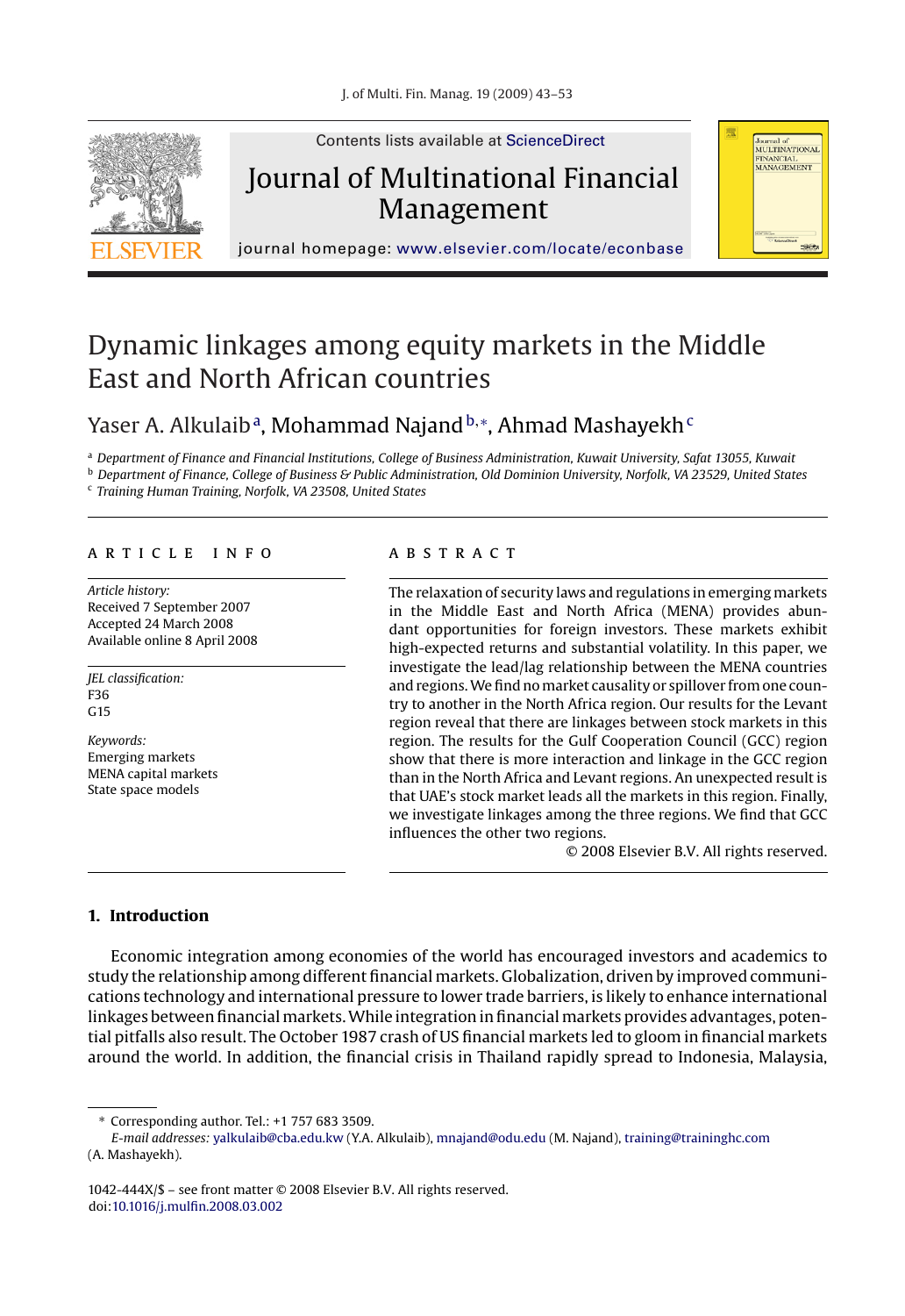the Philippines, and Korea in 1997. In mid-1997, the East Asian crisis became a worldwide financial and economic crisis, hitting developing economies.

Linkages among developed stock markets have been studied since the 1970s. Many researchers have investigated the short-term and long-term relationships among worldwide financial markets. The primary focus of the empirical research has been on relationships among the G-7 and other industrialized countries' financial markets. [Swanson \(1987\)](#page--1-0) suggests that world stock markets are becoming more integrated. For developed countries this might be true. However, only a few studies have examined the relationship between the emerging financial markets in the Middle East and North Africa (MENA) region. This paper focuses on the extent of integration among stock markets in developing countries.

In recent years, new equitymarkets have emerged in Asia, Latin America, Europe, Africa and theMiddle East. Some new markets that are open for foreign investors are located in the MENA, where many countries have recently been relaxing their security laws and regulations to attract foreign investors. The MENA countries have begun privatizing state-owned businesses and liberalizing laws regarding foreign ownership.

The specific focus of this paper is to investigate the relationship between stock market returns for twelve different countries' indices in the MENA region. The MENA countries have witnessed significant economic and financial development in the last decade, and despite the surge in empirical research, the MENA region, which is composed primarily of Arab League members, is barely investigated. In this study, we investigate the relationship between MENA market indices using daily returns for markets that have not been previously studied. The countries being studied are Bahrain, Egypt, Jordan, Kuwait, Lebanon, Morocco, Oman, Qatar, Saudi Arabia, Tunisia, Turkey and UAE. The results of this study should have important implications for investors and fund managers interested in international diversification.

This paper is organized as follows. Section 2 contains a review of the relevant literature. Section [3](#page--1-0) discusses the data, and Section [4](#page--1-0) presents the methodology and empirical results. Finally, Section [5](#page--1-0) contains conclusions and discussion.

#### **2. The literature review**

Studies of world capital markets have typically focused on the merits of diversification, the lead relationship and comovement of equity prices among market indices. On that note, many studies have focused on the movement of world exchange indices during a worldwide financial crisis. Many researchers have investigated the relationship among worldwide financial markets. The primary focus of the empirical research has been relationships among the financial markets of industrialized countries. Most advanced economies deregulated their capital markets, removed barriers to international investment, and improved accessibility to information. [Hamao et al. \(1990\)](#page--1-0) observed evidence of price volatility spillovers from New York to Tokyo, London to Tokyo, and New York to London, but no price volatility effects in other directions.

Emerging stock markets are characterized by high volatility. Simultaneously, global and local events can cause a major shift in emerging markets' volatility. The financial turmoil that struck Asia in 1997 was agent of both crisis and panic. [Aggarwal et al. \(1999\)](#page--1-0) studied the kinds of events that cause large shifts in the volatility of emerging stock markets. The authors used an iterated cumulative sum of squares algorithm to identify the points of shocks and sudden changes in the variance of returns in each market and the duration of the shift. They found that most events tended to remain local. The events examined include the Mexican peso crisis, periods of hyperinflation in Latin America, the Marcos-Aquino conflict in the Philippines, and the stock market scandal in India. The October 1987 crash is the only global event during the period 1985–1995 that caused a significant jump in the volatility of several emerging stock markets. [Sheng and Tu \(2000\)](#page--1-0) used cointegration and variance decomposition analysis to examine the linkages among the stock markets of 12 Asia-Pacific countries, before and during the period of the Asian financial crisis. The tests showed no cointegration relationship before the period of the financial crisis, and one cointegration relationship among the national stock indices during the period of the financial crisis. In addition, Granger's causality test suggested that US still Granger-causes some Asian countries during the period of crisis, reflecting the US market's persisting dominant role.